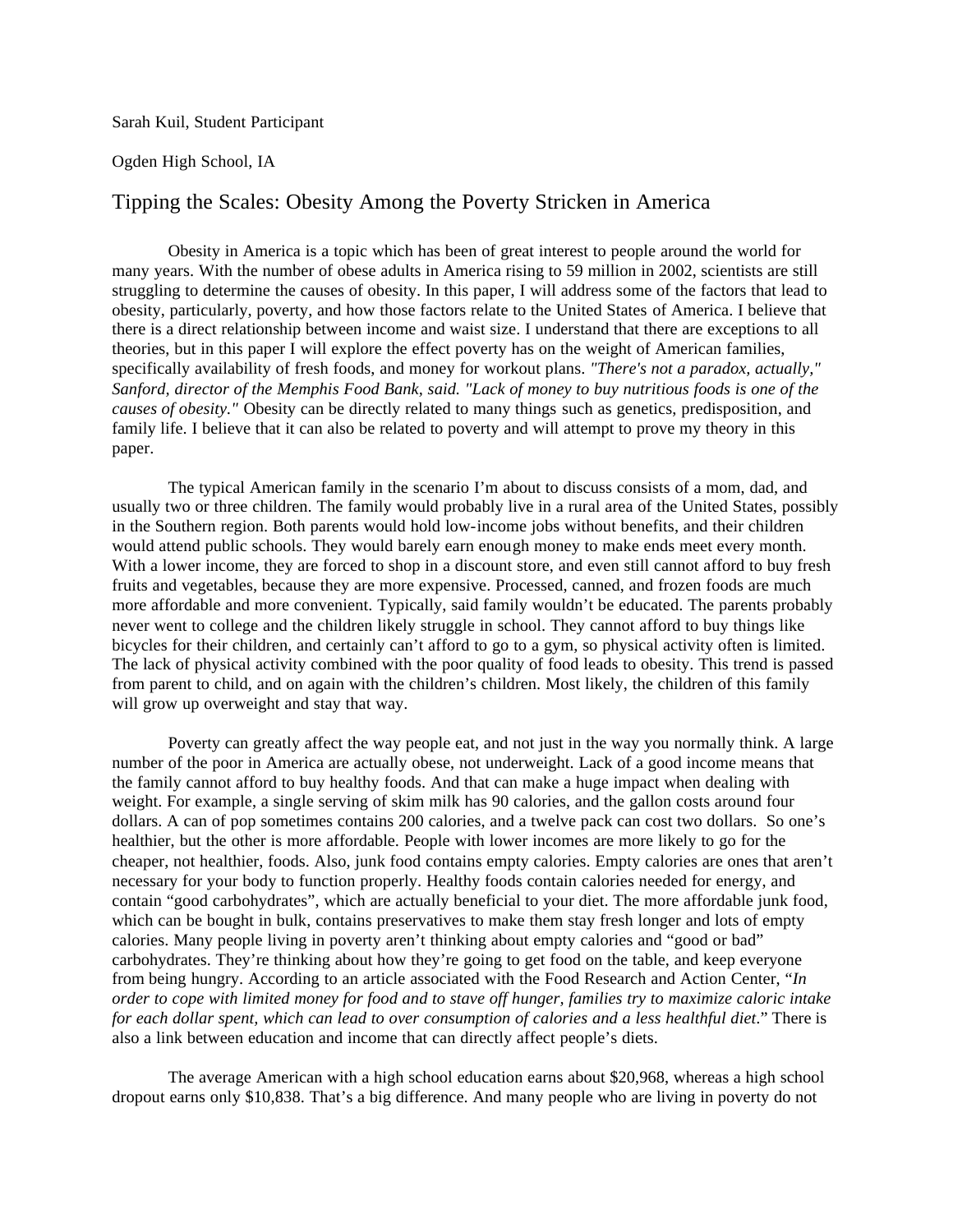have a high school diploma. Without one, it's hard to get a good job. Not only do people without diplomas live in poverty, often they live in ignorance. They've never been taught about proper nutrition or exercise habits. That can lead to obesity as well. So not only can they not afford healthy food, but many poor people wouldn't know what to buy if they could afford it.

We live in a society today that favors convenience over just about everything else. We want things faster, better, tastier, and we want them now. There are many psychological problems that are associated with poverty. For teens that live in poverty, it's shame. They want to fit in at school, and often times, that means wearing the right clothes and buying all the expensive stuff. These teenagers cannot do that, so many are depressed and compensate with food. Also, when they go to school, they want to be like everyone else, so they buy sodas and junk food at school. Adults also use food as comfort. If there are bills to pay, but no money to pay them with, many people turn to food to get away from the stress of it all. Poor people can't go on vacation to get away from it all, so they have to find other ways.

In American society today, people are constantly bombarded with advertisements telling you about the new soft drink with, "zero carbs", and the new snack cookie that all the celebrities are eating. It's hard to get away from all the advertising. A lot of companies actually focus on impoverished areas because they know that more than likely, the poor will be less educated than the rich, and therefore will be more easily manipulated into buying any new craze the industry can come up with.

Combining the low income, lack of education, ignorance to healthy eating and exercising, and advertisements constantly being shoved in people's faces, not to mention the pressure from society to succeed and fit in, it's pretty much impossible for poor people to escape the craziness and lead a healthy life. That being said, there are things that people can do to fight back against all the odds.

Approximately 32.9 million Americans today are living in poverty. That's a lot of people. And that means that not only are there poor people in the rural Southern region of the country, but also in the suburbs of Iowa, and in the urban areas of Washington D.C. and New York City. This means that in order to lower the number of obese people to less than half the population of the United States, everyone is going to have to help out. A thirty five year old man, weighing 180 pounds who is 6 feet tall should consume around 2200 calories a day. Most American men today consume twice that amount. To lose a pound, you must burn off 3500 calories more than you take in. So in order to lose weight, you must lower the caloric intake and increase physical activity. This is hard to do in our society today. There seems to be a drive-thru window for just about every convenience you could possibly need.

So why get out of your car when you don't have to? Because just the sheer act of getting out of the car to walk into the fast food restaurant, or the pharmacy, or the bank, could make a huge impact on your health both now and in the future. Walking is an awesome form of exercise, so even if it's only a difference of 500 feet, it's worth it. You also might be asking yourself, "If people are poor, how can they afford to go to fast food restaurants?" Well, almost all fast food restaurants today offer dollar menus and/or value meals. To someone who is low on cash, this seems like a great deal. You get a lot of food for a little money. But then we come back to the same problem of empty calories. The fast food on the dollar menu is very unhealthy. So people do get a lot of food, but it's not food that is good for them, and may harm them more in the end, then not having any food at all.

Americans today just aren't motivated to exercise. "Why do any more work than you absolutely have to?" This seems to be the attitude of a bt of people in the U.S. today. But that could be an unfair assumption. True, there are some overweight people that are just plain lazy, but then you also have to take into consideration the issue of genetics and lack of availability when it comes to healthy food. There are many different issues affecting obesity. Poverty is just one of them. So in order to fix this problem, there are many things the country as a whole can do.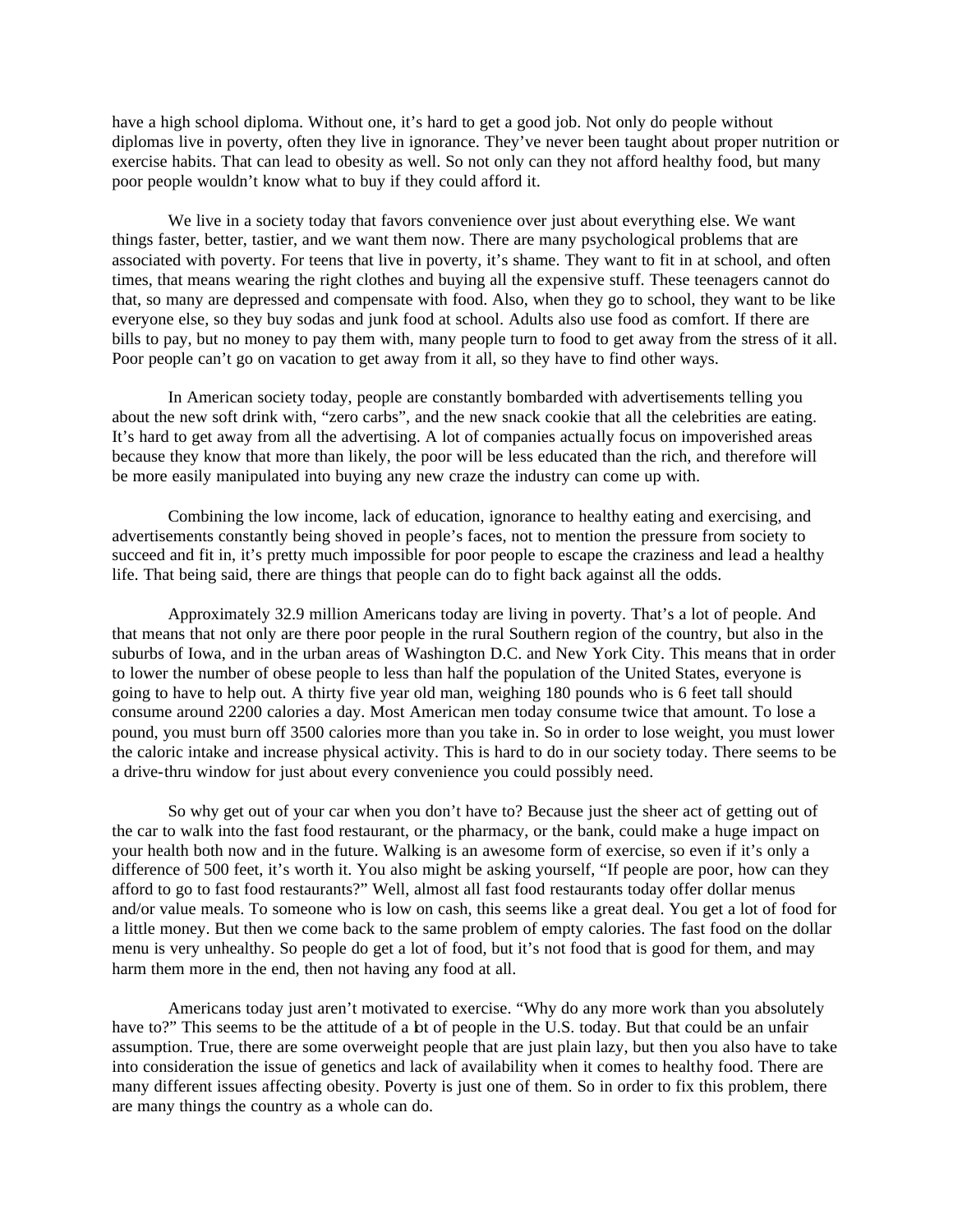One thing would be to get rid of generalizations and prejudice against both the poor and obese in the United States. You can't just assume that people are fat because they're lazy. The poor of America can't afford the healthy foods they need. According to USA Today's Nanci Hellmich, research has shown that, *"The Atkins diet would cost about one hundred dollars a week if you make all the meals at home, and the South Beach diet would cost almost ninety dollars a week."* That's a lot of money for people to spend on a diet. Exercising is another problem. It's a proven fact that people tend to have more success losing weight and keeping it off, when they use a personal trainer. However, if you are one of the thousands of people in America who can't afford it, you won't get those benefits.

Grocers could strive to make healthy foods more readily available at a more reasonable price. This would help all people trying to lose weight. The government could offer free programs teaching obese people, rich and poor alike, how to properly prepare foods, and what a good diet should consist of. Gyms could be open that would be funded by the government, so they would be available to those who couldn't afford to pay to go to a regular gym.

I think the only way we're going to break the cycle of poverty and obesity in America is to start with the young children of our country. Start educating them in kindergarten about what foods they should eat, and which ones they should avoid. Give them ways to remember things, like tell them which foods are "anytime foods", and which are "sometimes foods". Physical education programs should tailor more towards keeping kids in shape, rather than playing competitive sports that some kids don't even get to participate in. If you're in a class full of soccer players, and you play soccer in P.E., chances are, you won't get the ball very much.

I think our society as a whole needs to focus more on educating people about the necessity of a healthy lifestyle. Referring back to the model family I used earlier in this paper, here's a plan that I would suggest for my family living in the South.

The parents need to be educated on what foods they should buy for their children, and how to prepare them. True, diets do cost a lot of money, but there are some substitutes you can use for certain foods in the diet and still get a benefit from it. Children should be encouraged to play outside, instead of inside watching television and playing video games. If they cannot afford to go to a gym, take nightly walks together as a family. Go out for ice cream once a month, but other than that, don't eat out. Limit snacks to one per day, and watch portion size for meals.

The national government needs to be involved in the issue of obesity and poverty. Government programs can be started targeting the poor living in our country. Food stamps are one that's already in effect. Maybe some of the food stamps could be used for healthy foods. Whether that means giving people more food stamps, or lowering the prices of healthy foods for people paying with food stamps, something needs to be done about this. Federally funded programs exist all over the United States. One could be made that would prepare meals for families that are really in need. Maybe farmers need to not charge so much for their produce. Maybe we should start charging double for foods rich in carbohydrates and low in nutrients. I think more awareness needs to be raised about the risks and effects that eating poorly can have on people.

I believe that the Food and Drug Administration could play a big role in fixing the problem of obesity in America, not only among the poor, but all the obese people in America. By more strictly regulating the quality of food, by limiting the use of preservatives, and by putting their foot down when it comes to approving new more convenient preservative filled foods, the FDA could greatly improve the national situation.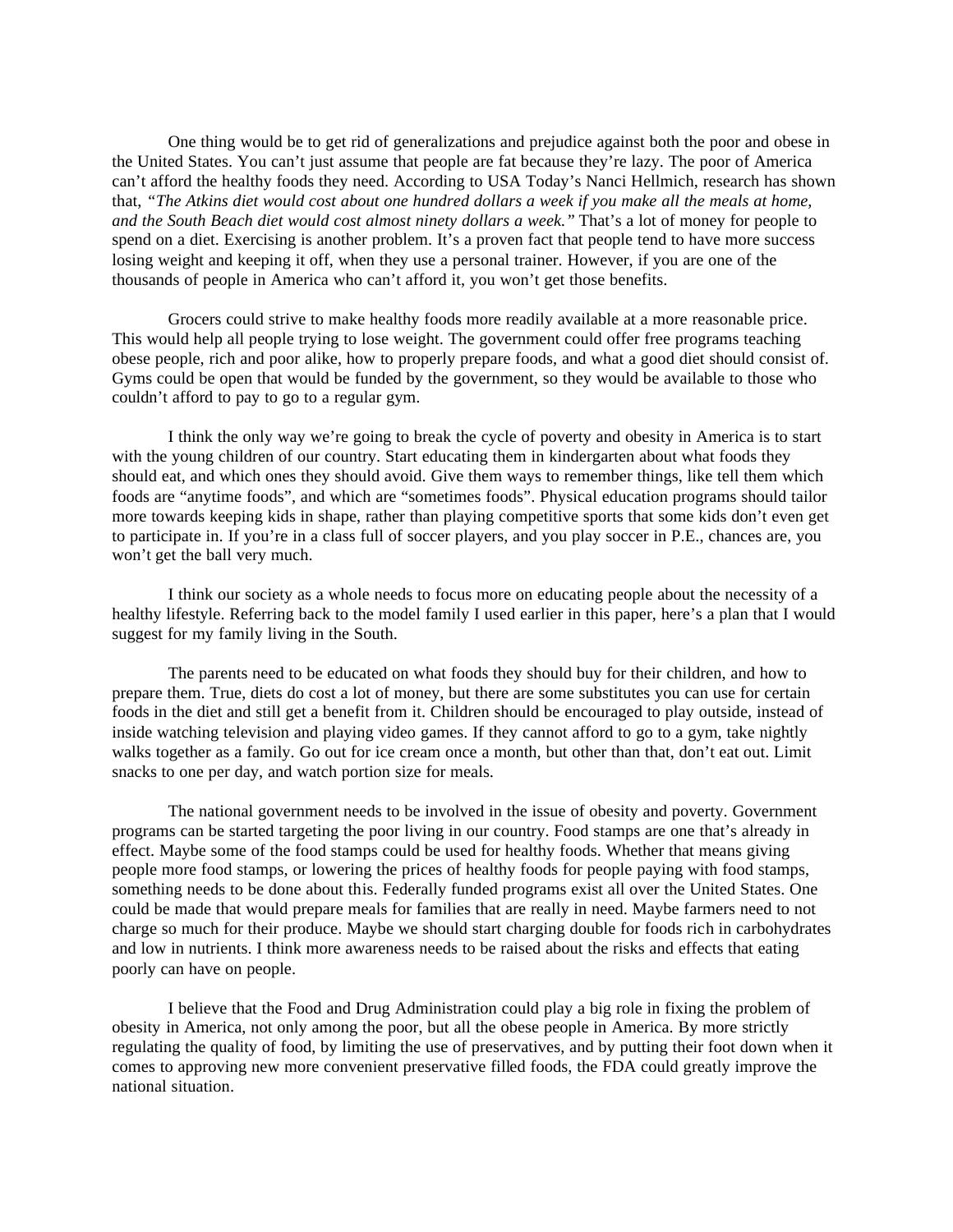Obesity is not only a problem in America, it's a problem worldwide. To fix it, we're all going to have to work together as one giant nation of people concerned about the state of the world we live in. To get results, we need to raise awareness to the issue. If more jobs aren't available, people will not be able to afford the foods they need to eat to be healthy. Education needs to be pushed early on about healthy eating and exercising habits. Also, teachers should strive to make sure that every student gets a high school diploma, because with the knowledge that comes with a diploma, students also get the benefit of higher paying jobs with benefits.

There are many things that the national and state governments can do to help rectify this problem, but I think that the solution starts at home. If the individual does not want to lose weight, or change their lifestyle, no amounts of federal programs or healthy foods are going to change their minds. I think the focus of our country needs to shift back to exercising and leading a good life. Right now, everyone's focused on convenience and availability. "How fast can I get what I want, how cheaply can I get it, and how easily?" Our attitude as a country needs to change before we as a society can begin to grow, or in the case of obesity, shrink, to what we were originally living for. In conclusion, I believe that obesity is a national crisis in the United States today, and I believe that many different things are responsible for it. Some of these things are changeable, but some are not. Poverty is one of those that can be changed. To improve the situation, we either need to offer more jobs for the poor, make healthy food more affordable for them, or educate children while they're young and prevent poverty from happening at all.

In our society there will always be an upper and lower class, but hopefully we can close the gap enough so that everyone has enough food to eat and a warm place to sleep. Until we achieve that, I still consider us to be a developing country. Poverty and obesity are both very serious problems when they are separate. When you put them together, they're even more serious. They actually become potentially lifethreatening problems. We, society as a whole, need to work together to raise awareness, and to come up with a solution that will work for the poverty-stricken in America.